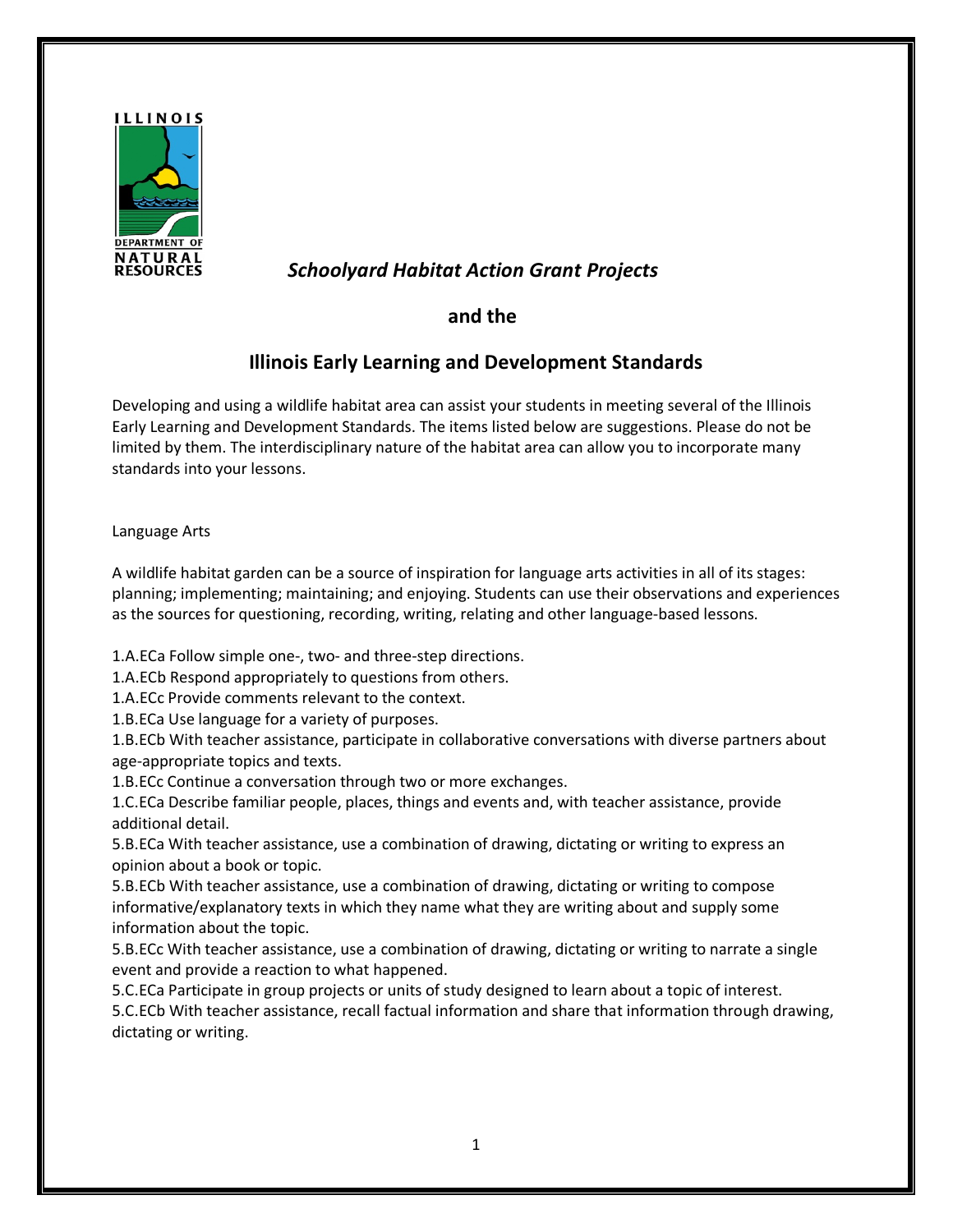#### **Mathematics**

The wildlife habitat garden can be used for many mathematics-related activities. Counting seeds or plants, estimating numbers needed or plants that will grow, comparing shapes, spacing plants, measuring growth by using tools, sorting, questioning, gathering data, organizing data and making predictions are all benchmarks that can be a part of learning about the plants and animals in your wildlife habitat area.

6.A.ECa Count with understanding and recognize "how many" in small sets up to 5.

6.A.ECd Connect numbers to quantities they represent using physical models and informal representations.

7.A.ECa Compare, order and describe objects according to a single attribute.

7.A.ECb Use nonstandard units to measure attributes such as length and capacity.

7.A.ECc Use vocabulary that describes and compares length, height, weight, capacity and size.

7.A.ECd Begin to construct a sense of time through participation in daily activities.

7.B.ECa Practice estimating in everyday play and everyday measurement problems.

7.C.ECa With teacher assistance, explore use of measuring tools that use standard units to measure objects and quantities that are meaningful to the child.

8.A.ECa Sort, order, compare and describe objects according to characteristics or attribute(s).

9.B.ECa Show understanding of location and ordinal position.

10.A.ECa With teacher assistance, come up with meaningful questions that can be answered through gathering information.

10.A.ECb Gather data about themselves and their surroundings to answer meaningful questions. 10.B.ECa Organize, represent and analyze information using concrete objects, pictures and graphs, with teacher support.

10.B.ECb Make predictions about the outcome prior to collecting information, with teacher support and multiple experiences over time.

#### Science

Nearly all of the science-related standards can be supported with a wildlife habitat area. Students can explore, ask questions, make models, compare textures and shapes, experiment, observe, measure, record and analyze data, note changes over time, use tools, learn safety techniques and report on what they have discovered. They can use the garden to study the plants as well as the animals that are attracted to the area and the physical factors of the area, too.

11.A.ECa Express wonder and curiosity about the world by asking questions, solving problems and designing things.

11.A.ECb Develop and use models to represent their ideas, observations and explanations through approaches such as drawing, building or modeling with clay.

11.A.ECc Plan and carry out simple investigations.

11.A.ECd Collect, describe compare and record information from observations and investigations.

11.A.ECe Use mathematical and computational thinking.

11.A.ECf Make meaning from experience and information by describing, talking and thinking about what happened during an investigation.

11.A.ECg Generate explanations and communicate ideas and/or conclusions about their investigations. 12.A.ECa Observe, investigate, describe and categorize living things.

12.A.ECb Show an awareness of changes that occur in oneself and the environment.